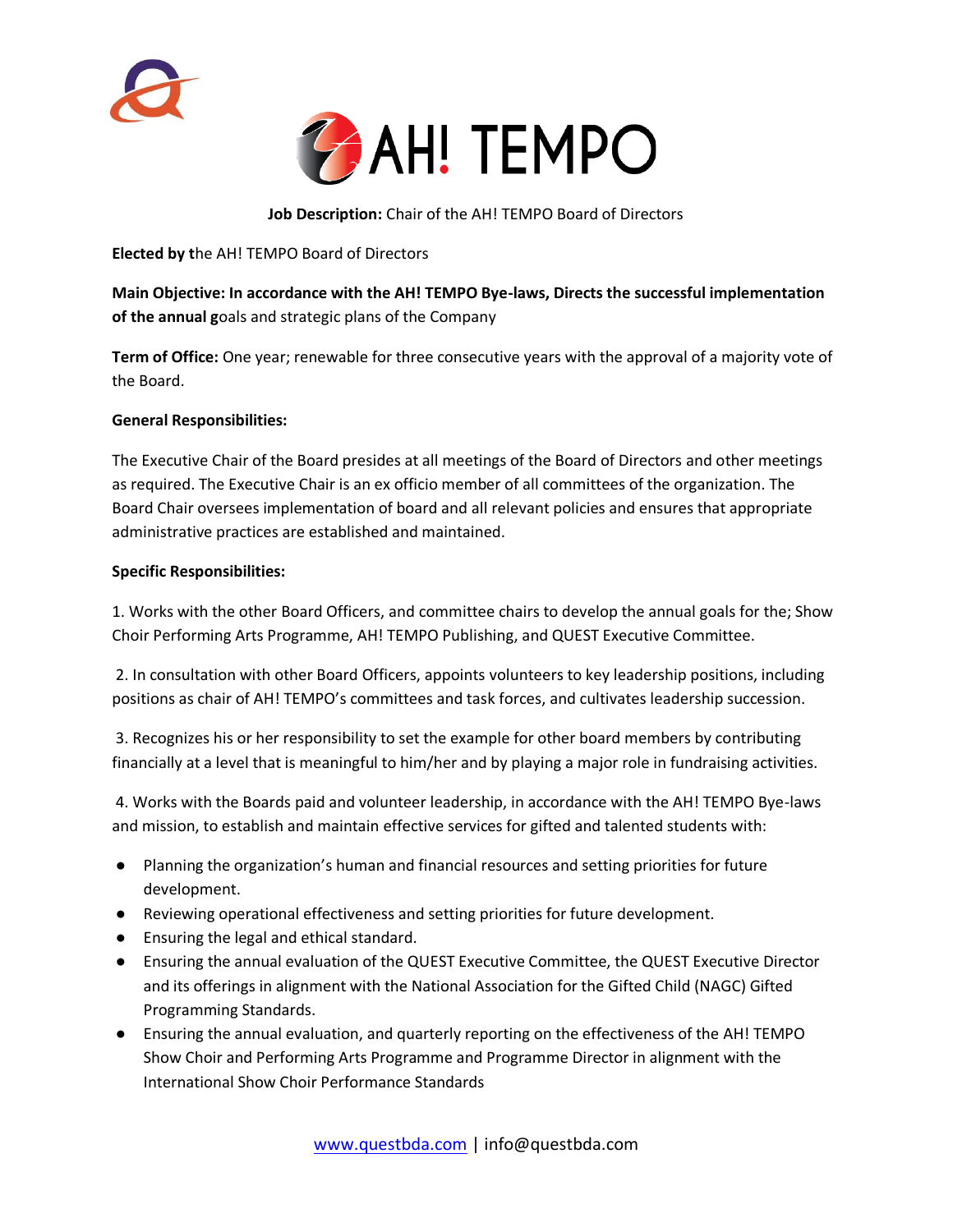

5. In conjunction with the AH! TEMPO Directors, manages the development of the Board in order to help it work more effectively and efficiently.

- Developing and maintaining an effective Board culture
- Developing an effective pipeline of future leaders of the Board

6. Works with the Board Officers to develop both immediate and long-term goals and expectations for the Board that support organizational priorities and governance concerns.

7. Communicates effectively with and supports the Programme Director in his/her job as manager of the Show Choir Performing Arts Programme. In this capacity, focuses on ensuring that the Board governs rather than manages.

8. Works with the Committee Chairs and the Programme Director to keep apprised of committee work and to ensure that committees have the resources needed to do their job. Also, works to ensure effective and efficient communications between the committees and the Board.

9. Communicates effectively with and supports the Executive Director in his/her job as manager of QUEST. In this capacity, focuses on ensuring that the Board governs rather than manages.

10. Creates a safe environment for decision-making by inviting participation, encouraging varying points of view and stimulating a frank exchange of ideas in an effort to provide shared decision-making.

11. Works with the Committee Chairs and the QUEST Executive Director to keep apprised of committee work and to ensure that committees have the resources needed to do their job. Also, works to ensure effective and efficient communications between the committees and the Board.

12. Communicates with the Board effectively so the Board information system focuses on decisionmaking, stimulates participation and supports an appropriate balance of responsibility between the Board and staff.

13. Links with major stakeholders when it is agreed that the Chair is the most appropriate person to represent the organization at key meetings, write an editorial for a newspaper or thank a major donor.

14. Is respectful of the Companies proprietors decision to honour the Sabbath and therefore ensures AH! TEMPO does not conduct business during that time.

## **Qualifications:**

- $\triangledown$  Commitment to and energy to support AH! TEMPO and its values; an understanding of the companies mission and goals, and the distinctions between governance and management.
- ✔ Strong leadership skills to inspire a shared vision for the AH! TEMPO and for the Board's work.
- $\blacktriangleright$  Stimulated by a commitment to the mission, the Chair should guide the Board toward articulating and committing to a commonly held perception of the future of the organization.